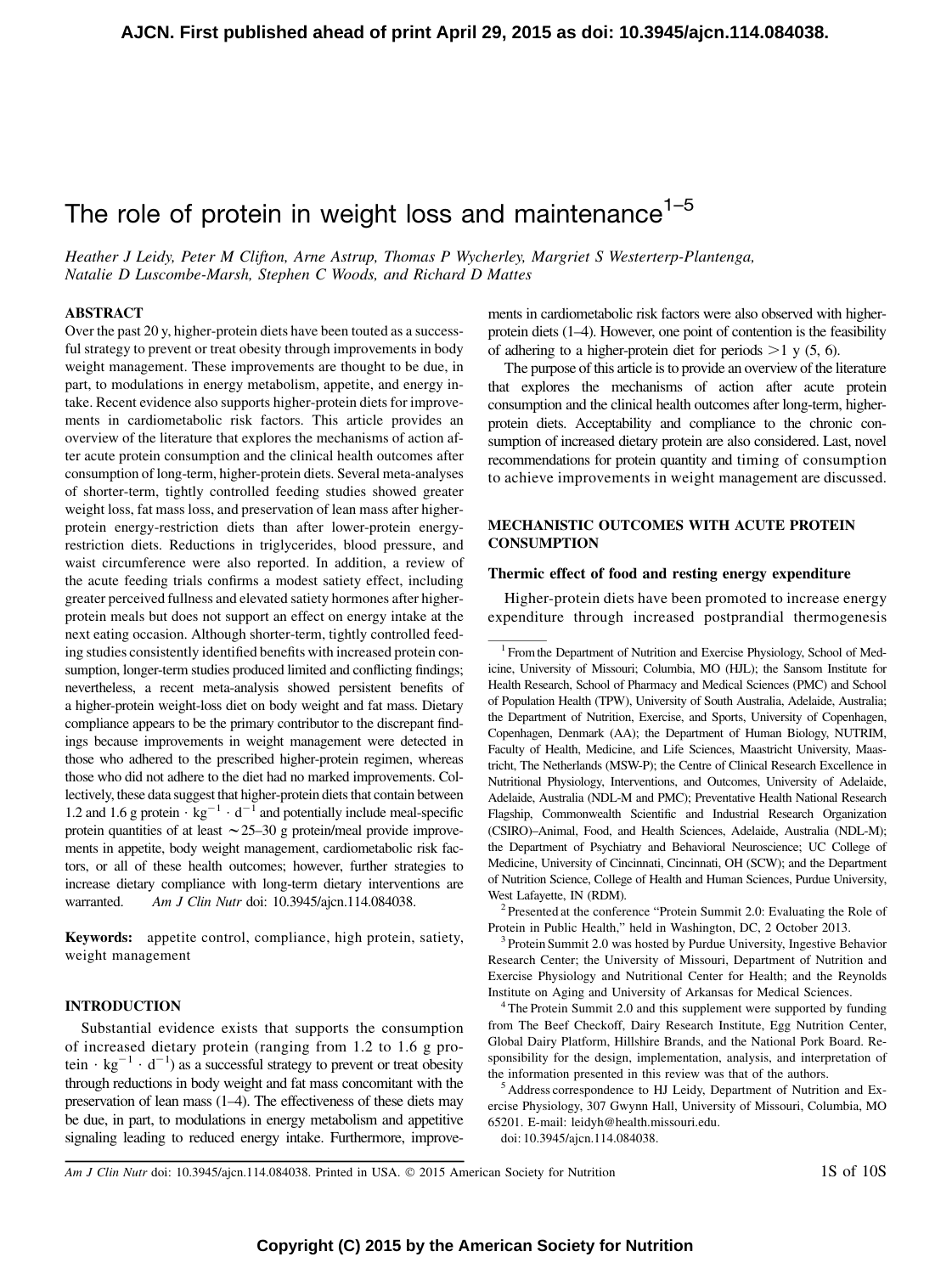and resting metabolism. In general, dietary protein requires 20–30% of its usable energy to be expended for metabolism and/or storage, whereas carbohydrates require 5–10% and dietary fats require 0–3% (7). Previous reviews confirmed that dietary protein consistently elicits a greater postprandial thermic effect of food  $(TEF)^6$  than do carbohydrates or fats (8, 9). Furthermore, in a recent meta-analysis, protein intake was shown to be positively associated with TEF after adjustment for covariates ( $r = 0.43$ ,  $P = 0.009$ ), such as sex, caffeine intake, and dinner energy intake (10). Although differences in TEF are evident after the consumption of lowercompared with higher-protein meals, the actual energy differential is modest, highly variable, and difficult to quantify, and hence, probably has minimal impact on weight loss and weight maintenance.

During weight loss, higher-protein diets also prevent a decline in resting energy expenditure (REE) (8, 9). Wycherley et al. (11) evaluated 24 randomized controlled trials comparing higherwith lower-protein energy-restricted diets. Of the 24 studies, only 4 included REE analysis. Although both diets reduced REE, the higher-protein diets led to a greater preservation of REE [mean difference (MD): +142 kcal/d; 95% CI: 16, 269 kcal/d;  $P < 0.03$ ] (11). The mechanism by which dietary protein preserves REE during energy restriction is likely due to the concomitant retention of lean mass observed with higher-protein diets (discussed in subsequent sections) (11). These data show a significant positive effect of increased protein consumption on energy metabolism.

## Appetite

There are 2 dimensions to proteins effects on appetitive sensations. First, there may be a protein-specific appetite originating from the hypothesized homeostatic regulation of dietary protein to meet bodily needs/requirements. Second, dietary protein has stronger nonspecific satiety properties than do dietary fat or carbohydrates (12, 13), which may lead to reductions in daily energy intake (14, 15).

#### Protein-specific appetite

A protein-specific appetite purportedly exists to maintain protein requirements and to prevent excess protein consumption (16). This concept is summarized by the protein leverage hypothesis, which suggests that a protein-specific appetite will stimulate the drive for increased food intake when the protein density of the diet is limited but will reduce intake of diets with higher protein density (17). This hypothesis suggests a mechanism linking dietary protein intake and energy balance. There have been 3 direct tests of the hypothesis.

Gosby et al. (17) completed a randomized crossover study involving three 4-d ad libitum diets containing 10%, 15%, or 25% of energy as protein. When the protein content of the diet was lowered from 15% to 10%, daily energy intake increased

by 12  $\pm$  4.5% (+259 kcal/d;  $P < 0.05$ ). However, despite the additional energy consumed, dietary protein remained lower than what was consumed in the 15% diet  $(-3\% \text{ of energy})$ ,  $-75$  g protein over 4 d). When the protein content of the diet increased from 15% to 25%, energy intake remained unchanged. By using a similar design, Martens et al. (18) compared 12-d ad libitum diets consisting of 5%, 15%, or 30% of intake as protein. No change in energy intake was observed between the 5% and 15% protein diets; however, energy intake was lower ( $-576 \pm 103$  kcal/d) after the 30% than after the 15% protein diet (18). In a second trial of comparable design, this group used a different predominant protein source (beef compared with soy or whey with  $\alpha$ -lactalbumin) and obtained similar results (19). Thus, whereas the Martens et al. trials confirmed the satiety value of protein, no study in humans has tested and shown the convergence of protein intake from diets with higher and lower relative protein content. Whether the time course of these trials was adequate to observe an effect is unclear. In a recent analysis of 38 ad libitum feeding trials, the percentage of dietary protein was negatively associated with total daily energy intake ( $F = 6.9$ ,  $P < 0.0001$ ). This observation was noted only when protein intakes were between 10% and 20%, and anything above this amount resulted in no further reductions in daily intake. Taken together, there is some evidence that supports the concept of protein-specific appetite; however, the data are inconclusive for the protein-leverage hypothesis because no single study has reported data supporting both sides of the protein leverage.

#### Nonspecific appetite

Ingestive behavior is a complex system composed of homeostatic, hedonic (i.e., reward), and behavioral/environmental inputs. Clarification of the interactions between these drivers is just beginning to emerge. From 2000 to the present, much has been learned about the peripheral hormonal signals and central targets that influence energy intake (20–22). Dietary protein is an effective stimulus for the release or inhibition of many of these peptides (23–25). Ghrelin reportedly enhances hunger, initiates eating, and increases energy intake (26–28). The responsiveness of ghrelin release to specific nutrients is still under study, but there is evidence of an effect of protein (25, 29). Peptide YY (PYY) and glucagon-like peptide 1 (GLP-1) are associated with satiety and reduce subsequent food intake (23, 24). Both PYY and GLP-1 are stimulated by the ingestion of various dietary components, particularly dietary protein (23, 24, 30). There is also evidence of a dose-response relation between protein quantity and the magnitude of PYY and GLP-1 responses (30).

### Importance of satiety

There is substantial industry and consumer interest to identify specific foods, diets, or both that lead to enhanced satiety as a mechanism to promote healthy eating and improved weight management (31). One popular dietary strategy is to increase the consumption of dietary protein. Although the data are not fully consistent, compared with dietary carbohydrates or fats, the consumption of protein has stronger satiety effects (12, 32). Higher-protein ad libitum diets have led to unintentional weight

<sup>6</sup> Abbreviations used: Diogenes, Diet, Obesity and Genes; GLP-1, glucagonlike peptide 1; MD, mean difference; PYY, peptide YY; REE, resting energy expenditure; TEF, thermic effect of feeding; VLCKD, very-lowcarbohydrate (ketogenic) diet; WMD, weighted mean difference.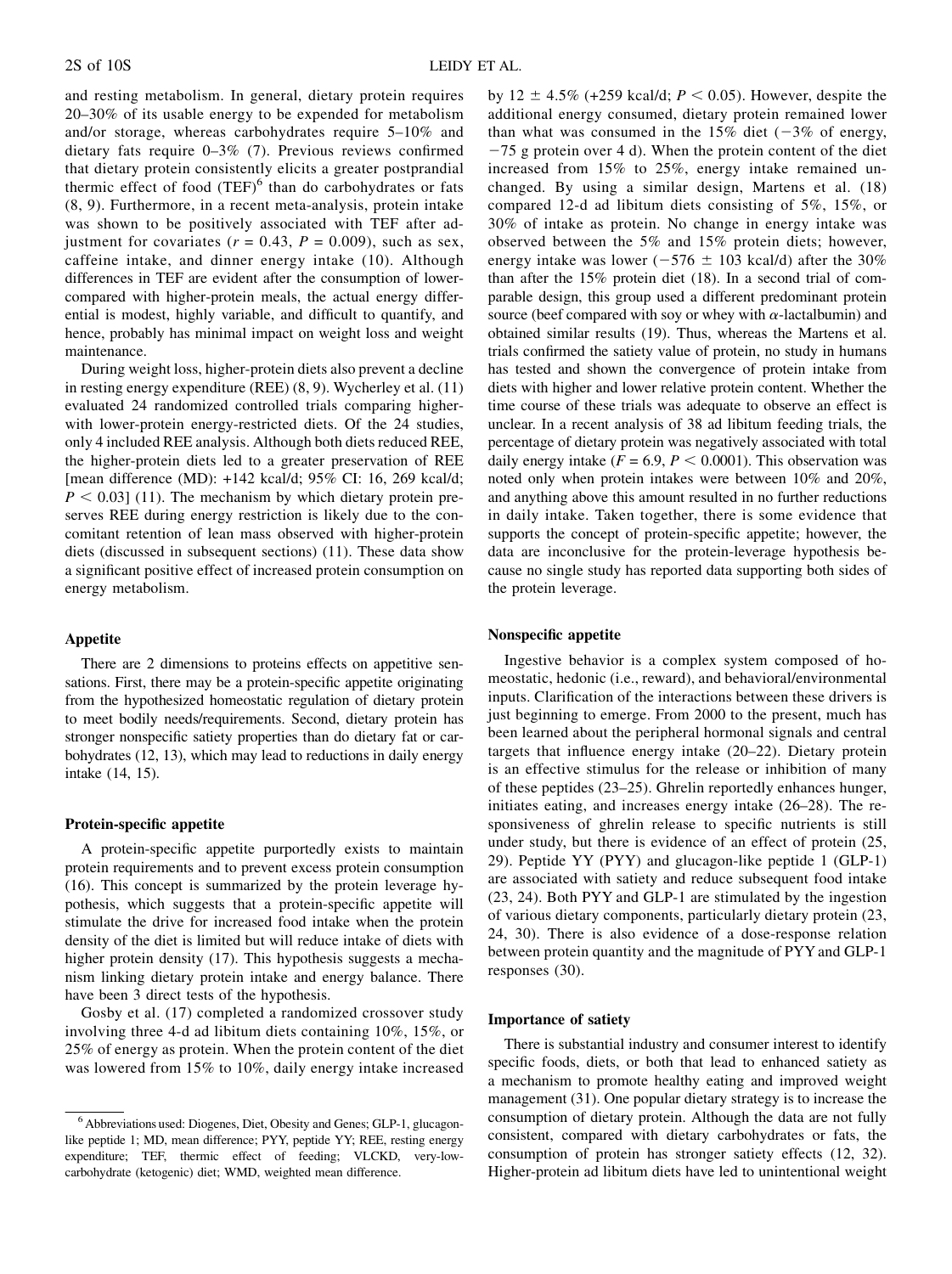loss caused from reductions in daily energy intake, which may have occurred as a result of increased satiety (14, 15).

A challenge with this line of research is determining the "best" index of satiety (or overall appetite) (33, 34). Although postprandial appetitive sensations and hormonal responses are associated with and may lead to alterations in subsequent energy intake (23, 24, 35–38), they do not consistently track with each other. More work is needed to identify the most important indexes of appetite (hunger, satiety) and associated markers (appetitive sensations, gut hormones) for weight management over the long term.

### APPETITE AND SUBSEQUENT FOOD INTAKE AFTER HIGHER-PROTEIN MEALS

Despite the large number of randomized, acute meal, crossover-design studies published over the past 20 y, to our knowledge, there are no systematic reviews or meta-analyses to date comparing the effects of normal-protein with higher-protein meals on markers of appetite, satiety, and subsequent food intake. Thus, as a first step in summarizing the existing data, the following inclusion criteria were applied to the existing literature: 1) acute feeding trials of  $\geq$ 120 min; 2) comparison of lower-fat  $(<$ 40% of meal as fat), isocaloric normal-protein with higherprotein mixed meals with a protein differential of  $\geq 10$  g protein between meals; and 3) repetitive, postprandial assessments of appetitive sensations, hormonal responses, and/or subsequent food intake. Twenty-four studies met the criteria and are summarized in Table 1.

Only 6 (35%) reported greater reductions in postprandial hunger after the higher-protein meals than after the lower-protein meals, whereas 11 (55%) showed significant increases in postprandial fullness. Seven (37%) reported greater reductions in postprandial ghrelin, and 7 (47%) showed a greater increase in either PYY or GLP-1. Although the majority of these studies (17 of 24; 71%) reported at least one beneficial alteration in appetite indexes after higher- than after lower-protein meals, only 3 studies (18%) observed a reduction in subsequent food intake at the next eating occasion. Although the positive findings were inconsistent across studies, it is important to note that none of the studies reported a weakening in appetite control or increased subsequent meal energy intake after the higher-protein meals compared with the lower-protein meals. Restated, the studies found either improvements with higher-protein meals or no differences between the meals. Several dietary factors might have contributed to the inconsistent results.

The consumption of beverages generally elicits a weaker satiety response and less dietary compensation at the next eating occasion in comparison with solid foods (58, 59). This effect was also observed when dietary protein was consumed in a beverage instead of consumed in solid form (60, 61). Thus, it is possible that the blunted satiety response from beverages might ameliorate protein-related effects. Of the 24 studies examined, 3 included beverages; however, 5 studies (45, 47, 50–52) incorporated semisolids (e.g., custards, yogurts), which might have also obscured the findings.

Protein quality (source) varied within and across studies. Although the impact of protein quality on appetite control and food intake is poorly characterized, there are data, albeit inconsistent, that show protein-source effects. In some (62, 63), but not all (64–66), studies the consumption of whey protein elicited a greater reduction in postprandial hunger and a greater increase in postprandial satiety than consumption of casein and/or soy. The contribution of protein quality on these outcomes is further supported by the Veldhorst et al. (50, 51) studies that compared higher- with lower-protein meals but included different types of protein. In one study, greater reductions in postprandial ghrelin and increases in postprandial fullness and GLP-1 responses were observed after the higher-protein whey meals than after the lower-protein whey meals, whereas the second study found no differences in postprandial ghrelin or GLP-1 concentrations after the higher-protein casein meals when compared with the lowerprotein casein meals. Because many studies incorporated a mixture of proteins and typically vary these proteins within and between the lower- and higher-protein meals, it is difficult to determine the actual contribution of protein quantity due to the protein quality effects.

Another confounding factor concerns the potential for a protein quantity threshold effect. Several articles reported a specific meal-related protein threshold of  $\sim$ 25–30 g protein that is necessary to stimulate protein synthesis (67–69). Whether a similar threshold exists for satiety is not known. As shown in Table 1, the quantity of protein included within the higherprotein meals ranges from 20 to 207 g/meal. However, all but 2 of the studies included protein quantities well above the 25–30-g protein synthesis threshold. Because of the varied experimental designs and the few studies that contained lower protein quantities, it is not possible to accurately perform a breakpoint analysis. Nonetheless, neither of the studies that included  $\leq$ 25 g protein had a satiety effect. Although preliminary, data from several of Leidy's previously published acute trials (70) permit comparison of 15, 20, 25, and 30 g protein/meal interventions. Postprandial fullness was significantly higher after a 30-g protein meal than after the other lower-protein versions (70) and provides support for a potential satiety threshold at this quantity. Future dose-response research including smaller quantities of protein is needed to identify an absolute protein threshold specific to satiety.

The last discussion focuses on whether there is a ceiling effect for dietary protein such that additional protein consumption in a meal is not accompanied by further increases in satiety. The most appropriate study to address this point is that of Belza et al. (30), which observed dose-dependent increases in postprandial fullness, GLP-1, and PYY responses and decreased postprandial hunger and ghrelin responses after the consumption of 24, 44, and 88 g protein/meal. Several other studies (13, 40) compared even larger quantities of protein (i.e., 58 compared with 185 g; 46 compared with 178 g) and found graded appetitive responses with the higher-protein versions (Table 1). Although these study designs do not allow for a direct examination for a protein ceiling, it is clear that fairly large ranges of protein quantity elicit graded satiety effects after a meal.

In general, these data confirm a modest satiety effect with protein-rich meals but do not support an effect on energy intake at the next eating occasion. Because most of these studies did not assess changes in daily energy intake, it is unclear as to whether the satiety effects of protein might affect eating behavior across the entire day or beyond. A recent trial examined the effects of a higher-protein breakfast on daily intake in habitual breakfastskipping young adults (55). Compared with a lower-protein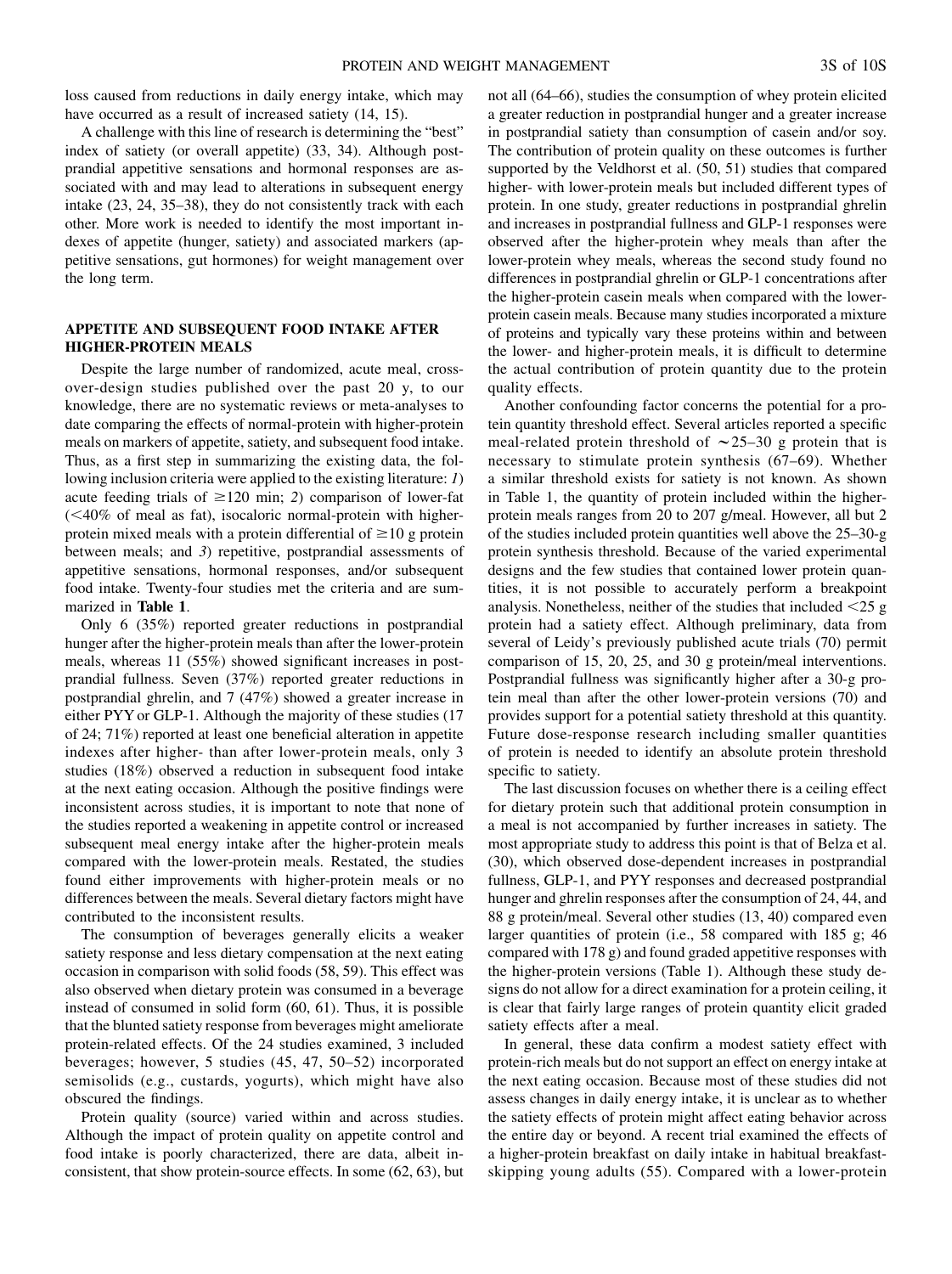| $\overline{\phantom{0}}$ |   |
|--------------------------|---|
| Þ<br>ŕ.                  | į |
|                          |   |
| Þ<br>م                   | ĺ |
|                          | ĺ |
| É                        |   |
|                          | U |

TABLE 1<br>Summary of the tightly controlled acute feeding trials comparing lower- with higher-protein meals<sup>1</sup> Summary of the tightly controlled acute feeding trials comparing lower- with higher-protein meals1

|                                   |            |                       | Acute meals             |                                                                                     |                 |                |                            |                                                                                                                                                                                                                                                                                                                     | Perceived sensations, (%) | Hormonal responses, (%)        |                                                                                                                                       |                          |                                                                 |
|-----------------------------------|------------|-----------------------|-------------------------|-------------------------------------------------------------------------------------|-----------------|----------------|----------------------------|---------------------------------------------------------------------------------------------------------------------------------------------------------------------------------------------------------------------------------------------------------------------------------------------------------------------|---------------------------|--------------------------------|---------------------------------------------------------------------------------------------------------------------------------------|--------------------------|-----------------------------------------------------------------|
|                                   |            | Lower-protein         |                         | Higher-protein                                                                      |                 |                |                            |                                                                                                                                                                                                                                                                                                                     |                           |                                |                                                                                                                                       |                          | Subsequent                                                      |
| First author, year<br>(reference) | Protein, g | Protein source        | otein, g<br>모           | Protein source                                                                      | Energy, kcal    | Meal type      | period, min<br>Postprandia | Hunger                                                                                                                                                                                                                                                                                                              | Fullness/<br>satiety      | Ghrelin                        | PYY                                                                                                                                   | GLP-1                    | content, (kcal<br>meal energy                                   |
| Stubbs, 1999 (39)                 |            | Plant                 | 207                     | Animal                                                                              | 400             | Solid          | <b>20</b>                  |                                                                                                                                                                                                                                                                                                                     | (10)                      |                                |                                                                                                                                       |                          |                                                                 |
| Stubbs, 1996 (40)                 | 58         | Mixed                 | 185                     | Mixed                                                                               | $\frac{400}{2}$ |                | 240                        |                                                                                                                                                                                                                                                                                                                     | $\frac{1}{2}$             |                                |                                                                                                                                       |                          | $\varnothing$                                                   |
| Batterham, 2006 (13)              | 46         | Mixed                 | $\overline{18}$         | Mixed                                                                               | 100             | Solid<br>Solid | 180                        |                                                                                                                                                                                                                                                                                                                     | $\overline{1}$            | Ø                              |                                                                                                                                       | Ø                        |                                                                 |
| Brennan, 2012 (41)                | 28         | Mixed                 | <u>121</u>              | Mixed                                                                               | $\frac{130}{2}$ | Solid          | 180                        | $\frac{1}{2}$ $\frac{1}{2}$ $\frac{1}{2}$ $\frac{1}{2}$ $\frac{1}{2}$ $\frac{1}{2}$ $\frac{1}{2}$ $\frac{1}{2}$ $\frac{1}{2}$ $\frac{1}{2}$ $\frac{1}{2}$ $\frac{1}{2}$ $\frac{1}{2}$ $\frac{1}{2}$ $\frac{1}{2}$ $\frac{1}{2}$ $\frac{1}{2}$ $\frac{1}{2}$ $\frac{1}{2}$ $\frac{1}{2}$ $\frac{1}{2}$ $\frac{1}{2}$ |                           |                                | $\frac{1}{\alpha}$                                                                                                                    |                          | (148)                                                           |
| Foster-Schubert, 2008 (25)        |            | Dairy (no eggs, whey) | $\overline{\mathsf{S}}$ | Mixed                                                                               | 500             | Beverage       | 180                        |                                                                                                                                                                                                                                                                                                                     |                           |                                | $\overline{\phantom{a}}$                                                                                                              |                          |                                                                 |
| Belza, 2013 (30)                  |            | Mixed                 | 88                      | Mixed                                                                               | $\approx$       | Solid          | 240                        |                                                                                                                                                                                                                                                                                                                     |                           | $(28)$<br>$(36)$               |                                                                                                                                       | (20)                     |                                                                 |
| Barkeling, 1990 (42)              |            | Plant                 | Z                       | Animal                                                                              | 600             | Solid          | $\approx$                  |                                                                                                                                                                                                                                                                                                                     |                           |                                |                                                                                                                                       |                          |                                                                 |
| van der Klaauw, 2013 (43)         |            | Mixed (no pork)       | 8                       | Mixed                                                                               | $\frac{6}{3}$   | Solid          | $\approx$                  |                                                                                                                                                                                                                                                                                                                     |                           |                                | $\begin{array}{c} \begin{array}{c} \text{1} \\ \text{2} \end{array} \\ \begin{array}{c} \text{2} \\ \text{2} \end{array} \end{array}$ | (20)                     |                                                                 |
| Boelsma, 2010 (44)                |            | Whey                  | ၵ                       |                                                                                     | 675             | Beverage       | 240                        |                                                                                                                                                                                                                                                                                                                     | $\frac{2}{3}$             | $  \circ \hat{\theta} \rangle$ |                                                                                                                                       |                          | $\begin{array}{c} \circ \\ \circ \\ \circ \\ \circ \end{array}$ |
| Blom, 2006 (45)                   |            | Dairy<br>Mixed        | 57                      |                                                                                     | $rac{400}{2}$   | Semisolic      | 180                        |                                                                                                                                                                                                                                                                                                                     |                           |                                | $\begin{array}{c} \hline \end{array}$                                                                                                 | (66)                     |                                                                 |
| El Khoury, 2010 (46)              |            |                       | 55                      |                                                                                     | 550             | Beverage       | 240                        |                                                                                                                                                                                                                                                                                                                     | $\overline{\phantom{a}}$  |                                | $\varnothing$                                                                                                                         |                          | $\overline{\phantom{a}}$                                        |
| Vozzo, 2003 (47)                  |            | Dairy                 | 51                      |                                                                                     | $\infty$        | Semisolic      | 180                        |                                                                                                                                                                                                                                                                                                                     | $\overline{\phantom{a}}$  | $\bar{\bar{1}}$                | $\bar{1}$                                                                                                                             | $\overline{\phantom{a}}$ | Ø                                                               |
| Leidy, 2010 (48)                  |            | Mixed (no pork, eggs) | $\frac{8}{3}$           | Whey<br>Dairy<br>Mixed<br>Dairy<br>Mixed<br>Mixed<br>Mixed<br>Mixed<br>Whey<br>Whey | $\approx$       | Solid          | 600                        |                                                                                                                                                                                                                                                                                                                     |                           |                                |                                                                                                                                       | $\overline{\mathbb{L}}$  |                                                                 |
| Leidy, 2010 (49)                  |            | Mixed                 | $\frac{8}{3}$           |                                                                                     | 500             | Solid          | 240                        | $\overline{\phantom{a}}$                                                                                                                                                                                                                                                                                            | $\circledcirc$            |                                |                                                                                                                                       | $\overline{\phantom{a}}$ | (131)                                                           |
| Belza, 2013 (30)                  |            | Mixed                 | 生                       |                                                                                     | $\approx$       | Solid          | 240                        | (15)                                                                                                                                                                                                                                                                                                                |                           |                                | $\frac{1}{2}$                                                                                                                         |                          | Ø                                                               |
| Veldhorst, 2009 (50)              |            | Whey                  | 38                      |                                                                                     | 600             | Semisolic      | 240                        |                                                                                                                                                                                                                                                                                                                     | 6288                      |                                |                                                                                                                                       | 9600                     | $\varnothing$                                                   |
| Veldhorst, 2009 (51               |            | Casein                | 38                      |                                                                                     | 600             | Semisolic      | 240                        | $\overline{\phantom{a}}$                                                                                                                                                                                                                                                                                            |                           |                                |                                                                                                                                       |                          |                                                                 |
| Veldhorst, 2009 (52)              |            |                       | 38                      |                                                                                     | 600             | Semisolic      | 240                        | $\overline{\phantom{a}}$                                                                                                                                                                                                                                                                                            |                           |                                |                                                                                                                                       |                          | $\varnothing$                                                   |
| Al Awar, 2005 (53)                |            | Soy<br>Dairy          | $\%$                    |                                                                                     | $rac{1}{2}$     | Solid          | 180                        |                                                                                                                                                                                                                                                                                                                     | $\overline{1}$            |                                |                                                                                                                                       |                          |                                                                 |
| Smeets, 2008 (54)                 |            | Pork                  | 35                      |                                                                                     | 350             | Solid          | 180                        |                                                                                                                                                                                                                                                                                                                     |                           | $\varnothing$                  |                                                                                                                                       | Ø                        |                                                                 |
| Leidy, 2013 (55)                  |            | Mixed (no beef, eggs) | 35                      | Soy<br>Dairy<br>Mixed<br>Mixed                                                      | 350             | Solid          | 480                        | $ $ $ $ $\circ$ $\frac{1}{2}$ $\circ$ $\circ$                                                                                                                                                                                                                                                                       | $\frac{1}{2}$             |                                |                                                                                                                                       |                          | Ø                                                               |
| Leidy, 2007 (29)                  |            | Mixed (no pork)       | $\infty$                | Mixed                                                                               | $\frac{8}{3}$   | Solid<br>Solid | 195                        |                                                                                                                                                                                                                                                                                                                     | $\alpha$                  | $\circledast$                  |                                                                                                                                       |                          |                                                                 |
| Makris, 2011 (56)                 |            | Mixed                 | Z                       | Mixec                                                                               | 350             |                | $\approx$                  |                                                                                                                                                                                                                                                                                                                     |                           |                                |                                                                                                                                       |                          |                                                                 |
| Karhunen, 2010 (57)               |            | Plant                 | ສ                       | Plant                                                                               | $\approx$       | solic          | $\overline{20}$            |                                                                                                                                                                                                                                                                                                                     | $\varnothing$             | Ø                              | Ø                                                                                                                                     | Ø                        |                                                                 |

 $\tilde{h}_n$ 

= 24 studies. Higher-protein compared with lower-protein meals: [, increased; Y, reduced; Ø, no difference; —, not assessed. GLP-1, glucagon-like peptide 1; PYY, peptide YY.

4S of 10S LEIDY ET AL.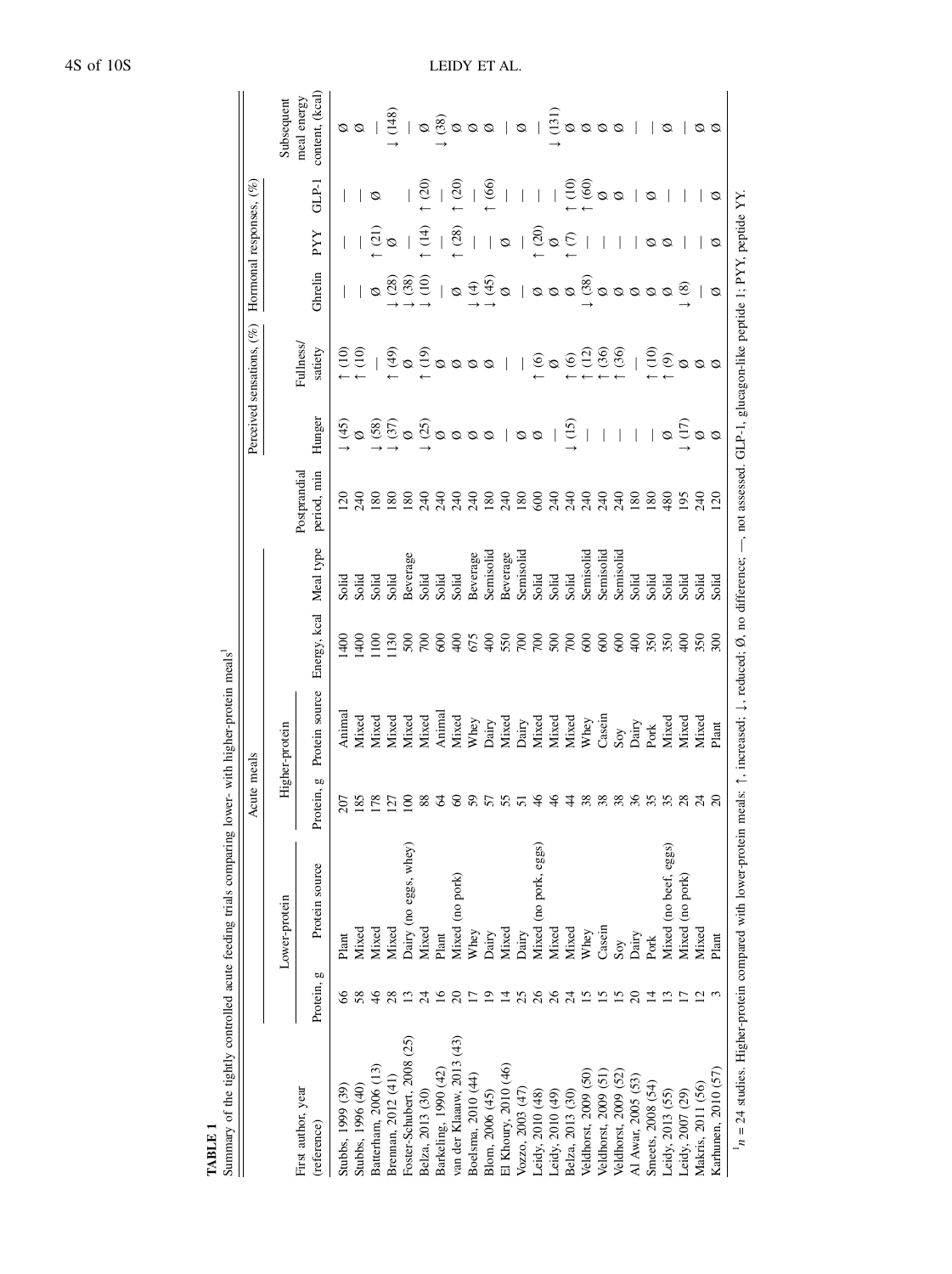breakfast, the higher-protein version led to less energy consumed throughout the day, particularly from high-fat/high-sugar evening snacks (55).

# CLINCIAL OUTCOMES WITH CONTROLLED HIGHER-PROTEIN DIETS OF  $\leq 1$  y

Three recent meta-analyses examined the effects of higherprotein diets on body weight management and cardiometabolic outcomes. As previously described, Wycherley et al. (71) performed a meta-analysis with 24 tightly controlled feeding trials that compared higher-protein with lower-protein energyrestriction diets of 12  $\pm$  9 wk in duration. It included 1063 overweight and obese individuals between 18 and 80 y of age. The higher-protein diets contained between 27% and 35% of daily energy intake as protein (1.07–1.60 g protein  $\cdot$  kg<sup>-1</sup>  $\cdot$  d<sup>-1</sup>), whereas the lower-protein diets contained 16–21% protein (0.55–0.88 g protein  $\cdot$  kg<sup>-1</sup>  $\cdot$  d<sup>-1</sup>) (71). Despite a similar energy deficit, the higher-protein diets led to greater weight loss (MD:  $-0.79$  kg; 95% CI:  $-1.50$ ,  $-0.08$  kg;  $P < 0.03$ ) and fat loss (MD:  $-0.87$  kg; 95% CI:  $-1.26$ ,  $-0.48$  kg;  $P < 0.001$ ) compared with the lower-protein diets (71). The higher-protein diets also preserved more lean mass during energy restriction than did the lower-protein diets (MD: +0.43 kg; 95% CI: 0.09, 0.78 kg;  $P < 0.01$  (71). Although fasting glucose, fasting insulin, blood pressure, and total, LDL, and HDL cholesterol were not different between diets, fasting triglycerides were lower in the higher-protein diets than after the lower-protein diets (MD:  $-0.23$  mmol/L; 95% CI:  $-0.33$ ,  $-0.12$  mmol/L;  $P < 0.0001$ .

Similar findings were reported in a meta-analysis in individuals with type 2 diabetes (4). Nine controlled-feeding studies of 4–24 wk in duration with 418 participants were analyzed (4). The higher-protein diets contained between 25% and 32% of energy as protein, whereas the lower-protein diets contained 15–20% of energy as protein. Compared with the lower-protein diets, the higher-protein versions led to greater weight loss (MD:  $-2.08$  kg; 95% CI:  $-3.25$ ,  $-0.90$  kg;  $P <$ 0.05), greater reductions in glycated hemoglobin concentrations (MD:  $-0.52\%$ ; 95% CI:  $-0.90\%$ ,  $-0.14\%$ ;  $P < 0.05$ ), and greater reductions in systolic and diastolic blood pressure [MD  $(95\% \text{ CI})$ :  $-3.13$  ( $-6.58$ ,  $-0.32$ ) mm Hg ( $P < 0.05$ ) and  $-1.86$  $(-4.26, -0.56)$  mm Hg ( $P < 0.05$ ), respectively].

Last, Santesso et al. (72) extended these findings to include both energy restriction and ad libitum feeding studies in adults who varied in age, health status, and daily energy intake. In this meta-analysis, 74 randomized controlled trials were included comparing higher-protein (16–45% of energy intake as protein) with lower-protein  $(5-23\%$  of energy intake as protein) diets. The higher-protein diets led to greater weight loss (MD:  $-0.36$  kg; 95% CI:  $-0.56$ ,  $-0.17$  kg;  $P < 0.001$ ), greater reductions in BMI (in kg/m<sup>2</sup>; MD:  $-0.37$ ; 95% CI:  $-0.56$ ,  $-0.19$ ;  $P <$ 0.001), and greater reductions in waist circumference (MD:  $-0.43$  cm; 95% CI:  $-0.69$ ,  $-0.16$  cm;  $P < 0.001$ ) than the lower-protein diets.

The magnitude of change in many of these outcomes is modest but holds possible clinical relevance in light of the increased prevalence of obesity, type 2 diabetes, metabolic syndrome, and sarcopenia in the elderly. However, these benefits may be realized only if the increase in actual protein intake or the increased percentage of protein consumed within the diet can be sustained over the long term.

#### CLINICAL OUTCOMES WITH LONG-TERM HIGHER-PROTEIN DIETS OF  $\geq 1$  y

One critical aspect of body weight management is the prevention of weight regain after weight loss. This section discusses the current, but limited, evidence exploring whether increased dietary protein is a significant factor for long-term success with weight loss and the prevention of weight regain. Cardiometabolic risk factors are also considered.

The first comparisons include chronic very-low-carbohydrate (ketogenic) diets (VLCKDs) because these diets typically contain either higher protein content or a higher percentage of protein within the diet (even if the absolute amount remains unchanged). Bueno et al. (73) completed a meta-analysis comparing long-term  $(>12 \text{ mo})$ , conventional, low-fat customaryprotein diets (10–15% of intake as protein) with VLCKDs. The VLCKDs contained  $\sim$  20% of intake as protein. Thirteen studies were included in the meta-analysis. Compared with conventional low-fat diets, VLCKDs led to greater weight loss [weighted MD (WMD):  $-0.91$  kg; 95% CI:  $-1.65$ ,  $-0.17$  kg;  $P = 0.02$ ] and improvements in fasting triglycerides (WMD:  $-0.18$  mmol/L; 95% CI:  $-0.27$ ,  $-0.08$  mmol/L;  $P < 0.001$ ), HDL cholesterol (WMD: +0.09; 95% CI: +0.06, +0.12 mmol/L;  $P < 0.001$ ), and diastolic blood pressure (WMD:  $-1.43$  mm Hg; 95% CI:  $-2.49, -0.37$  mm Hg;  $P = 0.008$ ) (73). These data are consistent with a view that increased dietary protein, within the context of very-low-carbohydrate and high-fat intakes, improves weight management, reduces cardiometabolic risk factors, and might aid in the treatment of obesity and other disease states over the long term. However, adherence to these diets is quite low as evidenced by the  $\sim$  40% dropout rate, the specific role of protein is uncertain, and the high-fat, low-carbohydrate regimen does not coincide with current dietary guidelines and may not be appropriate for all ages, populations, and disease states (73).

Schwingshackl and Hoffmann (74) performed a meta-analysis to examine the effects of low-fat  $(< 30\%$  of intake as fat) diets containing either higher protein  $(>=25\%$  of intake as protein) or lower protein  $(<20\%$  of intake as protein) on long-term changes in body weight, body composition, and cardiometabolic risk factors. The diets in this meta-analysis were very similar to those in Wycherley et al. (71) but included  $\geq$ 12 mo of follow-up. No differences in weight loss, fat mass loss, or reductions in waist circumference were observed between diets. No differences in total, LDL, or HDL cholesterol or triglycerides were detected (74).

Recently, Clifton et al. (75) performed a more comprehensive meta-analysis that included 32 studies in 3492 individuals of  $>12$  mo in duration that contrasted weight-loss diets that differed in the percentage of protein. VLCKDs and low-fat diets were permitted and outcomes consisted of changes in body weight and body composition as well as in fasting glucose, insulin, and lipid concentrations. A recommendation to consume a lower-carbohydrate, higher-protein diet was associated with better weight loss, compared with lower-protein diets, but the effect size was small (standardized MD:  $-0.14$ ; 95% CI:  $-0.24$ ,  $-0.04$ ;  $P = 0.008$ ). Although lean mass did not differ between diets, fat mass losses were greater after the higher-protein diets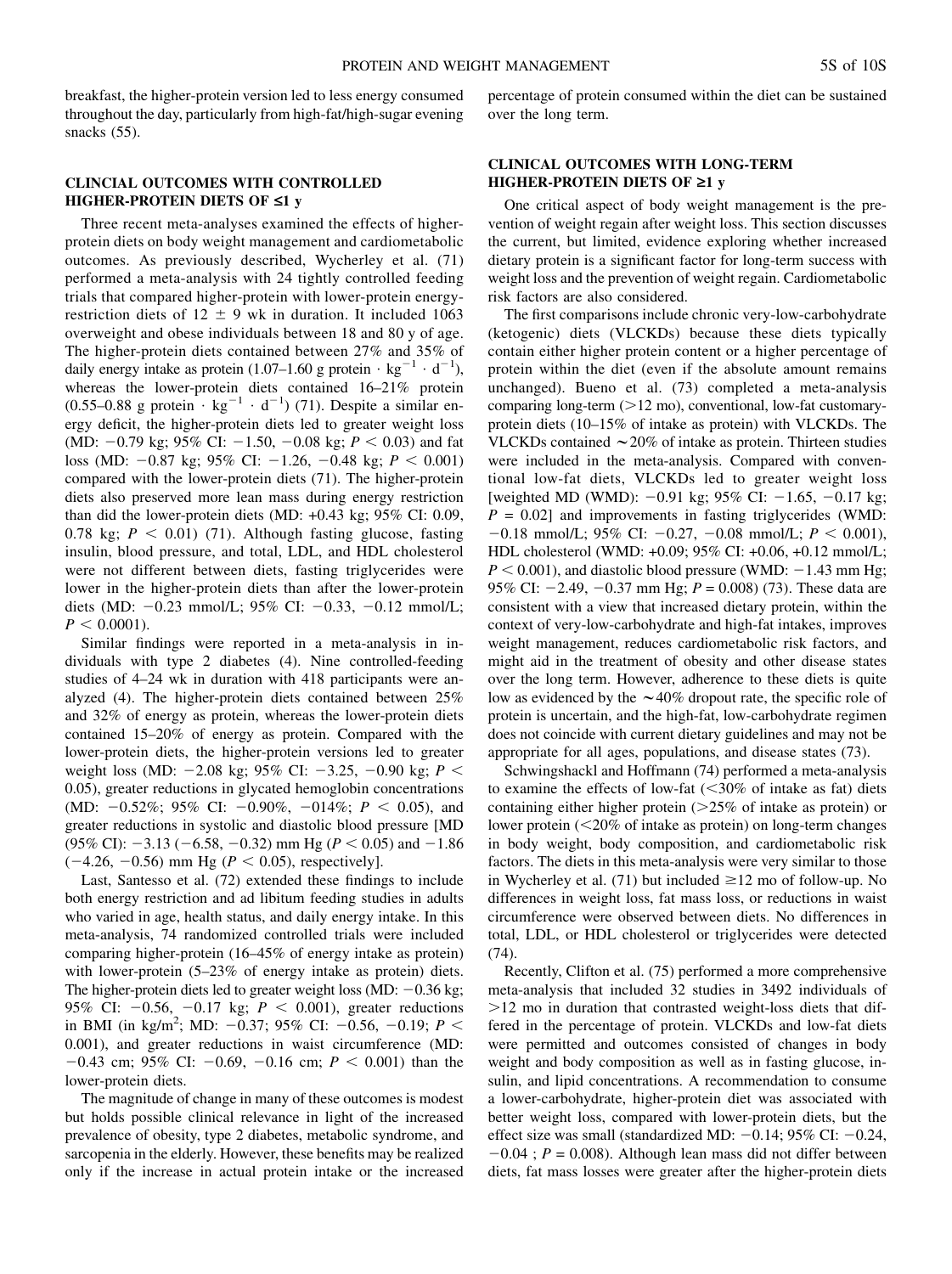(standardized MD:  $-0.22$ ; 95% CI:  $-0.33$ ,  $-0.11$ ;  $P < 0.001$ ). These effects are equivalent to a difference of  $\sim 0.4$  kg. A difference of  $\geq 5\%$  in protein intake between diets at 12 mo was associated with a 3-fold greater reduction in fat mass compared with  $\leq 5\%$  (0.9 compared with 0.3 kg;  $P = 0.038$ ). Triglyceride and insulin concentrations were also lower after the higherprotein diets.

Last, although the previous meta-analyses do not include the findings from the Diet, Obesity and Genes (Diogenes) Study, it is the largest trial to date comparing lower- with higher-protein diets for weight-loss maintenance and thus merits specific discussion (76–78). This pan-European multicenter trial included 938 adults and 253 children (from the adults in the study). The parents completed an initial 8-wk energy-restriction period. In those families in which at least one parent lost 8% of their initial body weight (average:  $-11.0 \text{ kg}$ ), the parents and children then completed 26 wk of weight maintenance with either a higher-protein (25% of intake as protein) or lowerprotein (13% of intake as protein) ad libitum diet (76, 77). Glycemic index was also included within these diets but is not included in this discussion. In the adults who completed the study, the higher-protein diet led to less weight regain (MD:  $-0.93$  kg; 95% CI:  $-0.31$ ,  $-1.55$  kg;  $P = 0.003$ ) than the lower-protein diet did (66). The children who followed the higher-protein regimen had reductions in waist circumference  $(-2.7 \text{ cm}; 95\% \text{ CI}: 0.9, 5.1 \text{ cm}; P < 0.007)$  and LDL cholesterol ( $-0.25$  mmol/L; 95% CI: 0.09, 0.41 mmol/L;  $P < 0.007$ ) compared with those following the lower-protein version (78). Collectively, these data suggest that a modest increase in dietary protein leads to long-term maintenance of weight loss and/or improvements in cardiometabolic risk factors in adults and young people.

## LIMITATIONS

There was variability in the dropout rates across the studies included in the meta-analyses (ranging from 7% to 55%; average:  $30 \pm 12\%$ ). This contributed to large amounts of missing data, and only approximately half of these studies reported intentionto-treat analyses along with completer results. These factors contributed to a high risk of bias in the interpretation of data (74).

In addition, regardless of the protein content of the diets, most of the studies showed poor compliance with the prescribed diets. According to the dietary food records collected in most of the studies, no groups met their prescribed protein content for either diet. The higher-protein diet groups reduced their protein content throughout the study, whereas the lowerprotein diet groups increased their protein content, both potentially returning back to their habitual protein intakes at baseline (74). This led to several studies having similar protein contents between diets (79–82). The lack of protein differential between diets was also supported by the validated urinary biomarker data, particularly urinary nitrogen, urea, or the urea:creatinine ratio from 24-h urine collections (83) measured in 9 of the 15 studies included in the Schwingshackl and Hoffmann meta-analysis (74) and 8 of the 32 in the Clifton et al. meta-analysis (75). However, although the participants in these studies were unable to reach the prescribed protein content, the Diogenes study (76, 77) and the Clifton et al.

meta-analysis (75) indicated that only an absolute difference in protein intake of 5% was required for a clinically significant effect on weight management.

#### COMPLIANCE WITH HIGH-PROTEIN DIETS

There are myriad behavioral and environmental factors that contribute to the lack of compliance with and/or adherence to dietary (protein) interventions (84). One factor that is strongly associated with weight loss and prevention of weight regain is attendance to dietary counseling sessions (5). This might be even more critical with higher-protein diets (5). For example, Layman et al. (85) incorporated weekly dietary counseling sessions over a 12-mo period and reported a lower dropout rate in the higherprotein group (36%) than in the lower-protein group (55%). Furthermore, those who completed the study attended 75% of the counseling sessions (85).

The incorporation of family-based dietary strategies also improved adherence to long-term higher-protein diets. As shown in the Diogenes studies (76–78), the parents exhibited relatively low dropout rates, regardless of protein intake; however, the higher-protein diet group had a lower dropout rate than the lower-protein diet group (26% compared with 37%;  $P = 0.02$ ).

Another point is whether increased protein consumption reduces acceptability to diets over the long term. Several studies refute this argument by reporting greater overall satisfaction (i.e., greater palatability, pleasure, enjoyment) and/or motivation with higher-protein diets than with lower-protein diets (42, 86, 87). Although not definitive, potential reasons for the increased acceptability may be due to the satiating effects of protein and anticipated improvements in body weight management (31).

As described above, the lack of adherence to higher-protein diets is typically attributed to behavioral and/or environmental factors. However, the return of protein intakes to habitual quantities has been postulated to be due to a physiologic (nutritional) regulation of protein intake, as proposed by the protein leverage hypothesis previously discussed (17). Although this concept is worth exploring, the existing evidence from highquality studies in humans fails to support the protein leverage hypothesis (17–19).

#### PROTEIN QUANTITY

The last remaining question is "How much protein is required to elicit the improvements in body weight management?" The meta-analyses including shorter-term energy restriction and longer-term weight maintenance studies indicate that the quantity of protein necessary to promote improved weight management and cardiometabolic outcomes lies somewhere between 1.2 and 1.6 g protein  $\cdot$  kg<sup>-1</sup>  $\cdot$  d<sup>-1</sup> (which is  $\sim$  89–119 g protein/d for women or 104–138 g protein/d for men) (86, 88). However, recent evidence suggests that lower protein quantities (i.e., 0.8 g protein  $\cdot$  kg<sup>-1</sup>  $\cdot$  d<sup>-1</sup>) during energy restriction might be sufficient for body weight and fat mass losses, whereas higher protein quantities (i.e., 1.2 g protein  $\cdot$  kg<sup>-1</sup>  $\cdot$  d<sup>-1</sup>) are required for the preservation of lean mass (89).

To further support a specific protein quantity that is required to elicit improvements in weight management, Bosse and Dixon (90) categorized 25 higher-protein weight-loss studies on the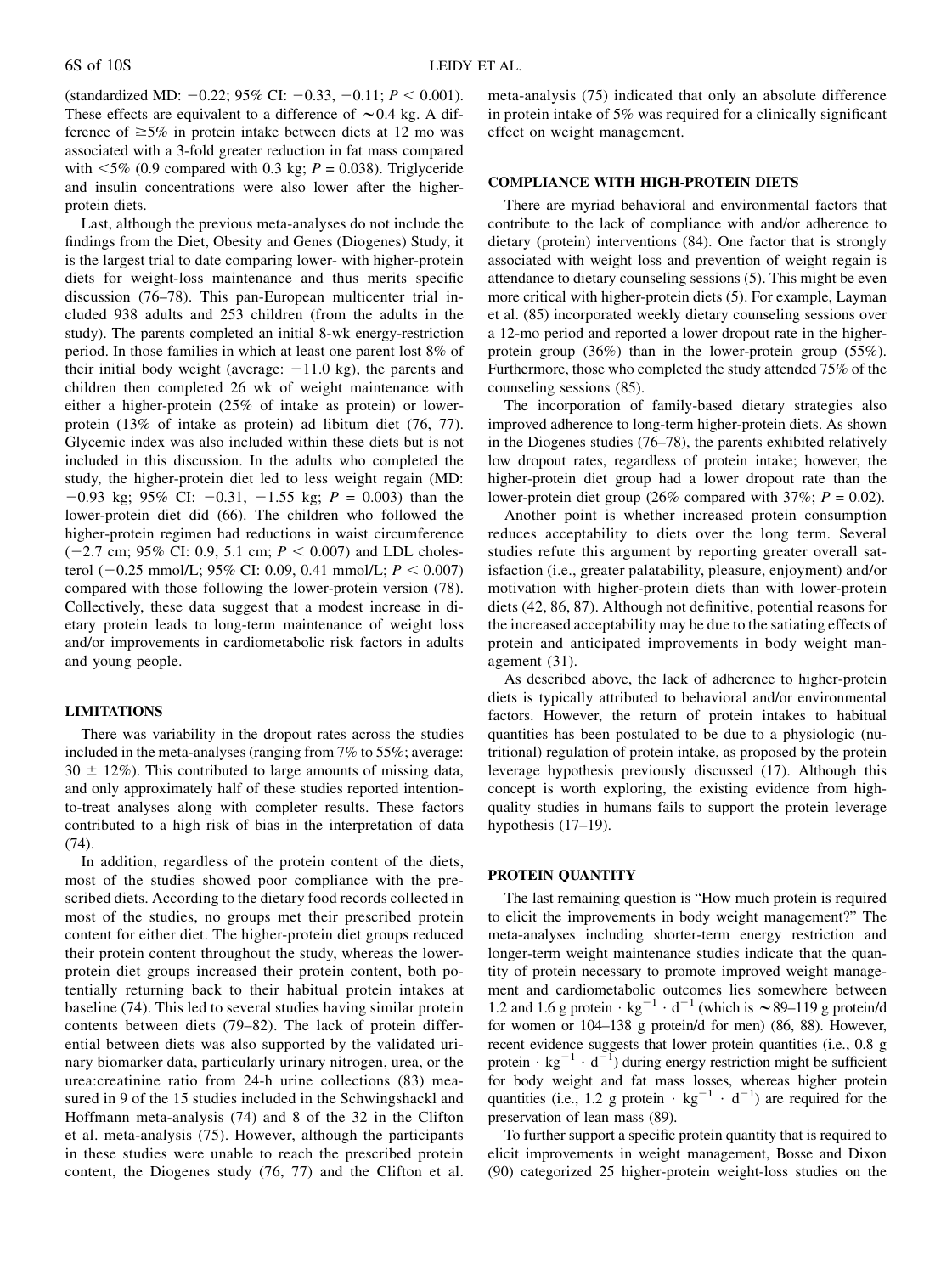basis of those who showed successful weight loss compared with those who did not. The change in protein intake (from habitual intake) was compared between groups. An average increase in protein consumption of 28.6% g protein  $\cdot$  kg<sup>-1</sup>  $\cdot$  d<sup>-1</sup> beyond habitual protein intake was needed to elicit significant weight loss (90). Thus, if habitual protein intake in US adults (ages 19– 70 y) is, on average, 88 g/d (1.07 g protein  $\cdot$  kg<sup>-1</sup>  $\cdot$  d<sup>-1</sup>), then the addition of only  $\sim$  25–30 g protein/d [up to 113–118 g/d  $(\sim 1.38 \text{ g protein} \cdot \text{kg}^{-1} \cdot \text{d}^{-1})$  would potentially be sufficient to elicit long-term improvements in weight management (90). In addition, under isoenergetic conditions, the increase in protein appears to be the critical component, not the reduction in carbohydrates or fat (91).

The protein quantities proposed above are within the acceptable macronutrient range for protein and allow for the ability to meet the dietary guidelines for other requirements including fruit, vegetables, dairy, and fiber. However, a 2-y study by Jesudason et al. (92) prescribed a 20-g increase in protein intake but achieved a difference of only 16 g/d at 1 y and 13 g/d at 2 y, suggesting a 25–30-g/d increase might be a difficult target to sustain over the long term.

Last, although the current dietary guidelines state the recommendations in terms of daily protein intake, the mechanistic data, particularly with regard to energy metabolism, protein synthesis, and appetite control, examine mealspecific quantities, not daily intake. In these studies,  $\sim$  25–30 g protein/eating occasion was required to elicit protein-related benefits (29, 55, 67–69). Theoretically, if 4 meals containing 25–30 g protein/meal are consumed throughout the day, the total amount of protein would equate to the quantities shown to elicit body weight/body composition changes described above. Although many Americans consume  $\geq 25$  g protein at lunch and dinner, the average consumption of protein at breakfast is well under the 25-g quantity (93). There is evidence that supports unique benefits with increased protein consumption

management, and/or cardiometabolic risk factors.

at breakfast for improved satiety and reductions in unhealthy snacking in the evening (55, 94). Future research that explores meal-specific protein quantity and timing of consumption is warranted.

#### **CONCLUSIONS**

Higher-protein diets that contain between 1.2 and 1.6 g protein  $\cdot$  kg<sup>-1</sup>  $\cdot$  d<sup>-1</sup> and potentially include meal-specific protein quantities of at least  $\sim$  25–30 g protein/meal provide improvements in appetite, body weight management, and/or cardiometabolic risk factors compared with lower-protein diets (Table 2). Although greater satiety, weight loss, fat mass loss, and/or the preservation of lean mass are often observed with increased protein consumption in controlled feeding studies, the lack of dietary compliance with prescribed diets in free-living adults makes it challenging to confirm a sustained protein effect over the long term.

The authors' responsibilities were as follows—All of the authors participated in Protein Summit 2.0 and were involved in the writing and editing of the manuscript; HJL: developed the draft of the manuscript; HJL, PMC, AA, TPW, MSW-P, NDL-M, SCW, and RDM: reviewed and revised the manuscript accordingly; and all authors: substantially contributed to the completion of the manuscript and read and approved the final version. HJL has current funding from The Beef Checkoff, Egg Nutrition Center, and DuPont Nutrition & Health. She is also on the speaker's bureau for the National Cattlemen's Beef Association. PMC has conducted protein-related research funded by Meal and Livestock Australia and Dairy Australia and published a number of high-protein cookbooks. AA is a consultant/member of advisory boards for the Dutch Beer Knowledge Institute, Global Dairy Platform, Jenny Craig, McCain Foods Ltd, McDonald's, and the Gerson Lehrman Group (ad hoc consultant for clients). He is a recipient of honoraria and travel grants as speaker for a wide range of Danish and international concerns. He has conducted research funded by a number of organizations with interests in the food production and marketing sector. TPW, MSW-P, NDL-M, SCW, and RDM had no conflicts of interest to report. None of the

| TABLE 2 |  |
|---------|--|
|---------|--|

| Summary of review |  |
|-------------------|--|
|-------------------|--|

| Conclusions                                                                                                                                                                                                                                                                                                                                                                                                       | Limitations and/or gaps in the current literature                                                                                                                                                                                                                                                                                                                                                                                           |
|-------------------------------------------------------------------------------------------------------------------------------------------------------------------------------------------------------------------------------------------------------------------------------------------------------------------------------------------------------------------------------------------------------------------|---------------------------------------------------------------------------------------------------------------------------------------------------------------------------------------------------------------------------------------------------------------------------------------------------------------------------------------------------------------------------------------------------------------------------------------------|
| • Higher-protein energy-restriction diets lead to greater<br>weight loss, fat mass loss, and preservation of lean mass<br>along with greater improvements in select<br>cardiometabolic health outcomes, over the shorter term,<br>compared with lower-protein diets. Potential mechanisms<br>of action include the marginal increase in thermogenesis<br>and satiety after the consumption of protein-rich meals. | • Research is needed to examine whether the satiety effects<br>of protein promotes voluntary reductions in energy intake<br>and improved body weight management over the long<br>term.                                                                                                                                                                                                                                                      |
| • Although the long-term data are less consistent, persistent<br>effects of increased protein consumption are evident with<br>respect to weight maintenance and/or the prevention of<br>weight $re(gain)$ .                                                                                                                                                                                                       | • Dietary compliance appears to be the primary contributor<br>to discrepant findings related to energy balance because<br>improvements in weight management were detected in<br>those who adhered to the prescribed higher-protein<br>regimen, whereas those who did not adhere to the diet<br>had no marked improvements.<br>• Future long-term research including family-based<br>interventions with dietary counseling and meal-specific |
| • Higher-protein diets that contain between 1.2 and 1.6 g<br>protein $\cdot$ kg <sup>-1</sup> $\cdot$ d <sup>-1</sup> and potentially include meal-<br>specific protein quantities of at least $\sim$ 25–30 g protein/<br>meal provide improvements in appetite, body weight                                                                                                                                      | quantities of protein are warranted.<br>• Future research exploring meal-specific protein quantity<br>and timing of consumption are warranted.                                                                                                                                                                                                                                                                                              |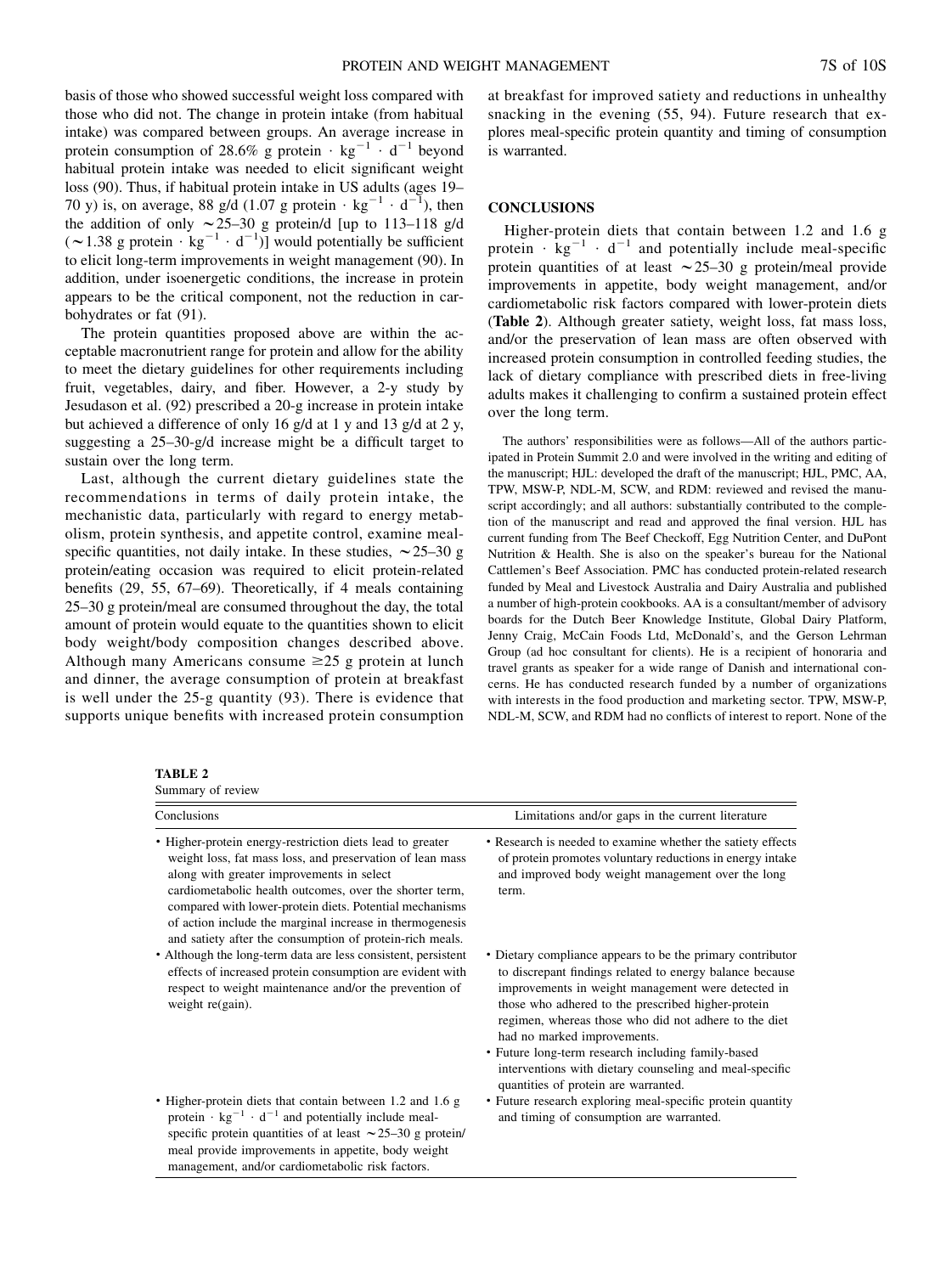sponsors were involved in the design, implementation, analysis, or interpretation of data.

## **REFERENCES**

- 1. Westerterp-Plantenga MS, Lemmens SG, Westerterp KR. Dietary protein—its role in satiety, energetics, weight loss and health. Br J Nutr 2012;108(Suppl 2):S105–12.
- 2. Clifton P. Effects of a high protein diet on body weight and comorbidities associated with obesity. Br J Nutr 2012;108(suppl 2): S122–9.
- 3. Te Morenga L, Mann J. The role of high-protein diets in body weight management and health. Br J Nutr 2012;108(suppl 2):S130–8.
- 4. Dong JY, Zhang ZL, Wang PY, Qin LQ. Effects of high-protein diets on body weight, glycaemic control, blood lipids and blood pressure in type 2 diabetes: meta-analysis of randomised controlled trials. Br J Nutr 2013;110:781–9.
- 5. Sacks FM, Bray GA, Carey VJ, Smith SR, Ryan DH, Anton SD, McManus K, Champagne CM, Bishop LM, Laranjo N, et al. Comparison of weight-loss diets with different compositions of fat, protein, and carbohydrates. N Engl J Med 2009;360:859–73.
- 6. Clifton PM, Keogh JB, Noakes M. Long-term effects of a high-protein weight-loss diet. Am J Clin Nutr 2008;87:23–9.
- 7. Westerterp-Plantenga MS, Nieuwenhuizen A, Tome D, Soenen S, Westerterp KR. Dietary protein, weight loss, and weight maintenance. Annu Rev Nutr 2009;29:21–41.
- 8. Halton TL, Hu FB. The effects of high protein diets on thermogenesis, satiety and weight loss: a critical review. J Am Coll Nutr 2004;23: 373–85.
- 9. Eisenstein J, Roberts SB, Dallal G, Saltzman E. High-protein weightloss diets: are they safe and do they work? A review of the experimental and epidemiologic data. Nutr Rev 2002;60:189–200.
- 10. Ravn AM, Gregersen NT, Christensen R, Rasmussen LG, Hels O, Belza A, Raben A, Larsen TM, Toubro S, Astrup A. Thermic effect of a meal and appetite in adults: an individual participant data metaanalysis of meal-test trials. Food Nutr Res 2013:57.
- 11. Wycherley TP, Moran LJ, Clifton PM, Noakes M, Brinkworth GD. Effects of energy-restricted high-protein, low-fat compared with standard-protein, low-fat diets: a meta-analysis of randomized controlled trials. Am J Clin Nutr 2012;96:1281–98.
- 12. Holt SH, Miller JC, Petocz P, Farmakalidis E. A satiety index of common foods. Eur J Clin Nutr 1995;49:675–90.
- 13. Batterham RL, Heffron H, Kapoor S, Chivers JE, Chandarana K, Herzog H, Le Roux CW, Thomas EL, Bell JD, Withers DJ. Critical role for peptide YY in protein-mediated satiation and body-weight regulation. Cell Metab 2006;4:223–33.
- 14. Skov AR, Toubro S, Ronn B, Holm L, Astrup A. Randomized trial on protein vs carbohydrate in ad libitum fat reduced diet for the treatment of obesity. Int J Obes Relat Metab Disord 1999;23:528–36.
- 15. Weigle DS, Breen PA, Matthys CC, Callahan HS, Meeuws KE, Burden VR, Purnell JQ. A high-protein diet induces sustained reductions in appetite, ad libitum caloric intake, and body weight despite compensatory changes in diurnal plasma leptin and ghrelin concentrations. Am J Clin Nutr 2005;82:41–8.
- 16. Gosby AK, Conigrave AD, Raubenheimer D, Simpson SJ. Protein leverage and energy intake. Obes Rev 2014;15:183–91.
- 17. Gosby AK, Conigrave AD, Lau NS, Iglesias MA, Hall RM, Jebb SA, Brand-Miller J, Caterson ID, Raubenheimer D, Simpson SJ. Testing protein leverage in lean humans: a randomised controlled experimental study. PLoS ONE 2011;6:e25929.
- 18. Martens EA, Lemmens SG, Westerterp-Plantenga MS. Protein leverage affects energy intake of high-protein diets in humans. Am J Clin Nutr 2013;97:86–93.
- 19. Martens EA, Tan SY, Dunlop MV, Mattes RD, Westerterp-Plantenga MS. Protein leverage effects of beef protein on energy intake in humans. Am J Clin Nutr 2014;99:1397–406.
- 20. Lancha A, Fruhbeck G, Gomez-Ambrosi J. Peripheral signalling involved in energy homeostasis control. Nutr Res Rev 2012;25:223–48.
- 21. Sam AH, Troke RC, Tan TM, Bewick GA. The role of the gut/brain axis in modulating food intake. Neuropharmacology 2012;63:46–56.
- 22. Harrold JA, Dovey TM, Blundell JE, Halford JC. CNS regulation of appetite. Neuropharmacology 2012;63:3–17.
- 23. Batterham RL, Bloom SR. The gut hormone peptide YY regulates appetite. Ann N Y Acad Sci 2003;994:162–8.
- 24. Verdich C, Flint A, Gutzwiller JP, Naslund E, Beglinger C, Hellstrom PM, Long SJ, Morgan LM, Holst JJ, Astrup A. A meta-analysis of the effect of glucagon-like peptide-1 (7-36) amide on ad libitum energy intake in humans. J Clin Endocrinol Metab 2001;86:4382–9.
- 25. Foster-Schubert KE, Overduin J, Prudom CE, Liu J, Callahan HS, Gaylinn BD, Thorner MO, Cummings DE. Acyl and total ghrelin are suppressed strongly by ingested proteins, weakly by lipids, and biphasically by carbohydrates. J Clin Endocrinol Metab 2008;93: 1971–9.
- 26. Cummings DE, Purnell JQ, Frayo RS, Schmidova K, Wisse BE, Weigle DS. A preprandial rise in plasma ghrelin levels suggests a role in meal initiation in humans. Diabetes 2001;50:1714–9.
- 27. Druce MR, Neary NM, Small CJ, Milton J, Monteiro M, Patterson M, Ghatei MA, Bloom SR. Subcutaneous administration of ghrelin stimulates energy intake in healthy lean human volunteers. Int J Obes (Lond) 2006;30:293–6.
- 28. Wren AM, Seal LJ, Cohen MA, Brynes AE, Frost GS, Murphy KG, Dhillo WS, Ghatei MA, Bloom SR. Ghrelin enhances appetite and increases food intake in humans. J Clin Endocrinol Metab 2001;86:5992.
- 29. Leidy HJ, Mattes RD, Campbell WW. Effects of acute and chronic protein intake on metabolism, appetite, and ghrelin during weight loss. Obesity (Silver Spring) 2007;15:1215–25.
- 30. Belza A, Ritz C, Sorensen MQ, Holst JJ, Rehfeld JF, Astrup A. Contribution of gastroenteropancreatic appetite hormones to proteininduced satiety. Am J Clin Nutr 2013;97:980–9.
- 31. Hetherington MM, Cunningham K, Dye L, Gibson EL, Gregersen NT, Halford JC, Lawton CL, Lluch A, Mela DJ, Van Trijp HC. Potential benefits of satiety to the consumer: scientific considerations. Nutr Res Rev 2013;26:22–38.
- 32. Latner JD, Schwartz M. The effects of a high-carbohydrate, highprotein or balanced lunch upon later food intake and hunger ratings. Appetite 1999;33:119–28.
- 33. Blundell J, de Graaf C, Hulshof T, Jebb S, Livingstone B, Lluch A, Mela D, Salah S, Schuring E, van der Knaap H, et al. Appetite control: methodological aspects of the evaluation of foods. Obes Rev 2010;11:251–70.
- 34. de Graaf C, Blom WA, Smeets PA, Stafleu A, Hendriks HF. Biomarkers of satiation and satiety. Am J Clin Nutr 2004;79:946–61.
- 35. Parker BA, Sturm K, MacIntosh CG, Feinle C, Horowitz M, Chapman IM. Relation between food intake and visual analogue scale ratings of appetite and other sensations in healthy older and young subjects. Eur J Clin Nutr 2004;58:212–8.
- 36. Drapeau V, Blundell J, Therrien F, Lawton C, Richard D, Tremblay A. Appetite sensations as a marker of overall intake. Br J Nutr 2005;93: 273–80.
- 37. Drapeau V, King N, Hetherington M, Doucet E, Blundell J, Tremblay A. Appetite sensations and satiety quotient: predictors of energy intake and weight loss. Appetite 2007;48:159–66.
- 38. Sadoul BC, Schuring EA, Symersky T, Mela DJ, Masclee AA, Peters HP. Measuring satiety with pictures compared to visual analogue scales: an exploratory study. Appetite 2012;58:414–7.
- 39. Stubbs RJ, O'Reilly LM, Johnstone AM, Harrison CL, Clark H, Franklin MF, Reid CA, Mazlan N. Description and evaluation of an experimental model to examine changes in selection between highprotein, high-carbohydrate and high-fat foods in humans. Eur J Clin Nutr 1999;53:13–21.
- 40. Stubbs RJ, van Wyk MC, Johnstone AM, Harbron CG. Breakfasts high in protein, fat or carbohydrate: effect on within-day appetite and energy balance. Eur J Clin Nutr 1996;50:409–17.
- 41. Brennan IM, Luscombe-Marsh ND, Seimon RV, Otto B, Horowitz M, Wishart JM, Feinle-Bisset C. Effects of fat, protein, and carbohydrate and protein load on appetite, plasma cholecystokinin, peptide YY, and ghrelin, and energy intake in lean and obese men. Am J Physiol Gastrointest Liver Physiol 2012;303:G129–40.
- 42. Barkeling B, Rossner S, Bjorvell H. Effects of a high-protein meal (meat) and a high-carbohydrate meal (vegetarian) on satiety measured by automated computerized monitoring of subsequent food intake, motivation to eat and food preferences. Int J Obes 1990;14: 743–51.
- 43. van der Klaauw AA, Keogh J, Henning E, Trowse V, Dhillo W, Ghatei M, Farooqi I. High protein intake stimulates GLP1 and PYY release. Obesity (Silver Spring) 2013;21:1602–7.
- 44. Boelsma E, Brink EJ, Stafleu A, Hendriks HF. Measures of postprandial wellness after single intake of two protein-carbohydrate meals. Appetite 2010;54:456–64.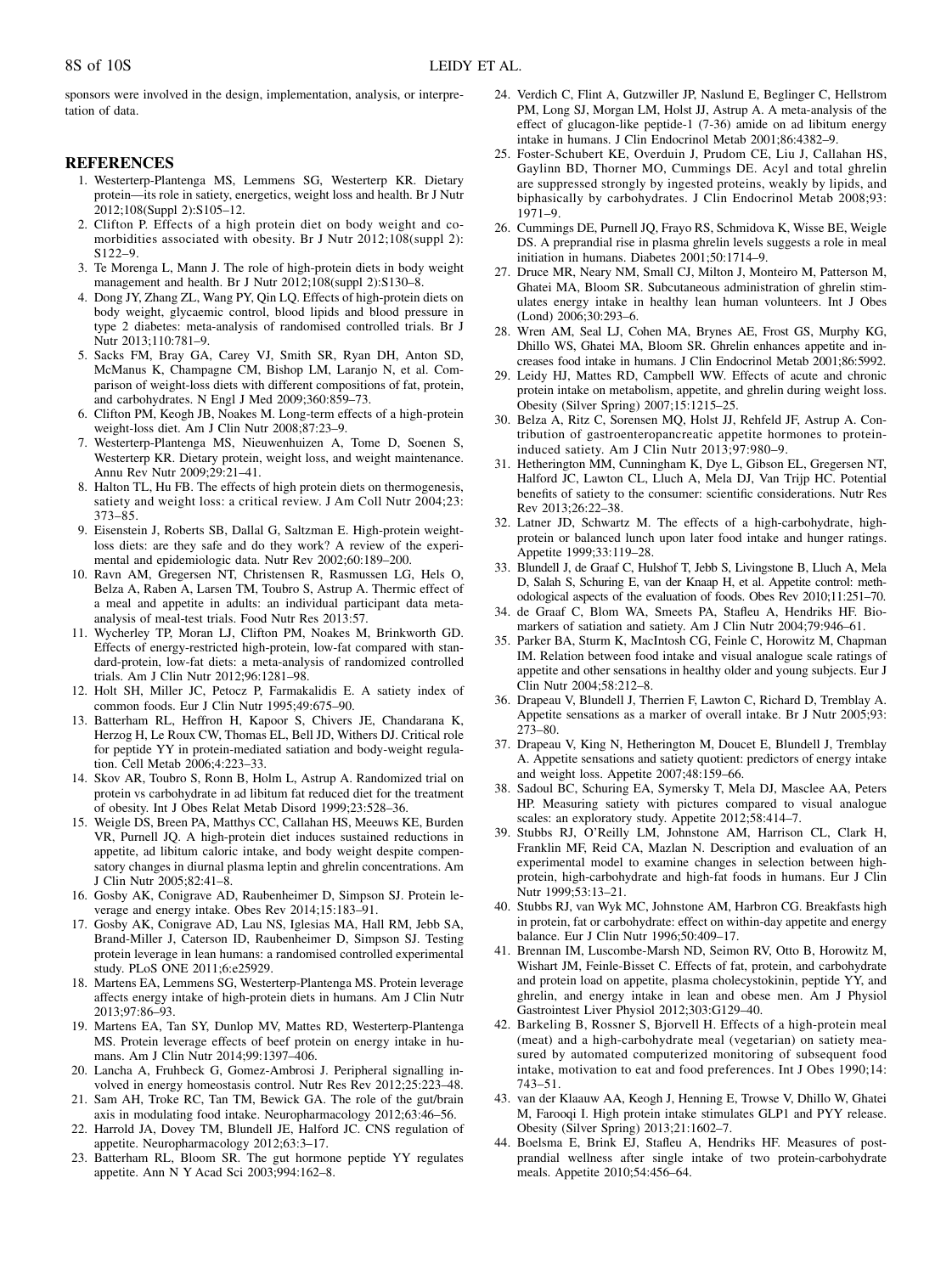- 45. Blom WA, Lluch A, Stafleu A, Vinoy S, Holst JJ, Schaafsma G, Hendriks HF. Effect of a high-protein breakfast on the postprandial ghrelin response. Am J Clin Nutr 2006;83:211–20.
- 46. El Khoury D, El-Rassi R, Azar S, Hwalla N. Postprandial ghrelin and PYY responses of male subjects on low carbohydrate meals to varied balancing proportions of proteins and fats. Eur J Nutr 2010;49: 493–500.
- 47. Vozzo R, Wittert G, Cocchiaro C, Tan WC, Mudge J, Fraser R, Chapman I. Similar effects of foods high in protein, carbohydrate and fat on subsequent spontaneous food intake in healthy individuals. Appetite 2003;40:101–7.
- 48. Leidy HJ, Armstrong CL, Tang M, Mattes RD, Campbell WW. The influence of higher protein intake and greater eating frequency on appetite control in overweight and obese men. Obesity (Silver Spring) 2010;18:1725–32.
- 49. Leidy HJ, Racki EM. The addition of a protein-rich breakfast and its effects on acute appetite control and food intake in 'breakfast-skipping' adolescents. Int J Obes (Lond) 2010;34:1125–33.
- 50. Veldhorst MA, Nieuwenhuizen AG, Hochstenbach-Waelen A, Westerterp KR, Engelen MP, Brummer RJ, Deutz NE, Westerterp-Plantenga MS. Effects of complete whey-protein breakfasts versus whey without GMP-breakfasts on energy intake and satiety. Appetite 2009;52: 388–95.
- 51. Veldhorst MA, Nieuwenhuizen AG, Hochstenbach-Waelen A, Westerterp KR, Engelen MP, Brummer RJ, Deutz NE, Westerterp-Plantenga MS. Comparison of the effects of a high- and normal-casein breakfast on satiety, 'satiety' hormones, plasma amino acids and subsequent energy intake. Br J Nutr 2009;101:295–303.
- 52. Veldhorst MA, Nieuwenhuizen AG, Hochstenbach-Waelen A, Westerterp KR, Engelen MP, Brummer RJ, Deutz NE, Westerterp-Plantenga MS. Effects of high and normal soyprotein breakfasts on satiety and subsequent energy intake, including amino acid and 'satiety' hormone responses. Eur J Nutr 2009;48:92–100.
- 53. Al Awar R, Obeid O, Hwalla N, Azar S. Postprandial acylated ghrelin status following fat and protein manipulation of meals in healthy young women. Clin Sci (Lond) 2005;109:405–11.
- 54. Smeets AJ. Energy expenditure, satiety, and plasma ghrelin, glucagonlike peptide 1, and peptide tyrosine-tyrosine concentrations following a single high-protein lunch. J Nutr 2008;138:698–702.
- 55. Leidy HJ, Ortinau LC, Douglas SM, Hoertel HA. Beneficial effects of a higher-protein breakfast on the appetitive, hormonal, and neural signals controlling energy intake regulation in overweight/obese, "breakfast-skipping," late-adolescent girls. Am J Clin Nutr 2013;97: 677–88.
- 56. Makris AP, Borradaile KE, Oliver TL, Cassim NG, Rosenbaum DL, Boden GH, Homko CJ, Foster GD. The individual and combined effects of glycemic index and protein on glycemic response, hunger, and energy intake. Obesity (Silver Spring) 2011;19:2365–73.
- 57. Karhunen LJ, Juvonen KR, Flander SM, Liukkonen KH, Lahteenmaki L, Siloaho M, Laaksonen DE, Herzig KH, Uusitupa MI, Poutanen KS. A psyllium fiber-enriched meal strongly attenuates postprandial gastrointestinal peptide release in healthy young adults. J Nutr 2010;140: 737–44.
- 58. Cassady BA, Considine RV, Mattes RD. Beverage consumption, appetite, and energy intake: what did you expect? Am J Clin Nutr 2012; 95:587–93.
- 59. Leidy HJ, Apolzan JW, Mattes RD, Campbell WW. Food form and portion size affect postprandial appetite sensations and hormonal responses in healthy, nonobese, older adults. Obesity (Silver Spring) 2010;18:293–9.
- 60. Mourao DM, Bressan J, Campbell WW, Mattes RD. Effects of food form on appetite and energy intake in lean and obese young adults. Int J Obes (Lond) 2007;31:1688–95.
- 61. Leidy HJ, Bales-Voelker LI, Harris CT. A protein-rich beverage consumed as a breakfast meal leads to weaker appetitive and dietary responses v. a protein-rich solid breakfast meal in adolescents. Br J Nutr 2011;106:37–41.
- 62. Veldhorst MA, Nieuwenhuizen AG, Hochstenbach-Waelen A, van Vught AJ, Westerterp KR, Engelen MP, Brummer RJ, Deutz NE, Westerterp-Plantenga MS. Dose-dependent satiating effect of whey relative to casein or soy. Physiol Behav 2009;96:675–82.
- 63. Hall WL, Millward DJ, Long SJ, Morgan LM. Casein and whey exert different effects on plasma amino acid profiles, gastrointestinal hormone secretion and appetite. Br J Nutr 2003;89:239–48.
- 64. Bowen J, Noakes M, Clifton PM. Appetite regulatory hormone responses to various dietary proteins differ by body mass index status despite similar reductions in ad libitum energy intake. J Clin Endocrinol Metab 2006;91:2913–9.
- 65. Bowen J, Noakes M, Trenerry C, Clifton PM. Energy intake, ghrelin, and cholecystokinin after different carbohydrate and protein preloads in overweight men. J Clin Endocrinol Metab 2006;91:1477–83.
- 66. Alfenas RC, Bressan J, de Paiva AC. Effects of protein quality on appetite and energy metabolism in normal weight subjects. Arq Bras Endocrinol Metabol 2010;54:45–51.
- 67. Churchward-Venne TA, Murphy CH, Longland TM, Phillips SM. Role of protein and amino acids in promoting lean mass accretion with resistance exercise and attenuating lean mass loss during energy deficit in humans. Amino Acids 2013;45:231–40.
- 68. Layman DK. Dietary guidelines should reflect new understandings about adult protein needs. Nutr Metab (Lond) 2009;6:12.
- 69. Moore DR, Robinson MJ, Fry JL, Tang JE, Glover EI, Wilkinson SB, Prior T, Tarnopolsky MA, Phillips SM. Ingested protein dose response of muscle and albumin protein synthesis after resistance exercise in young men. Am J Clin Nutr 2009;89:161–8.
- 70. Paddon-Jones D, Leidy H. Dietary protein and muscle in older persons. Curr Opin Clin Nutr Metab Care 2014;17:5–11.
- 71. Wycherley TP, Buckley JD, Noakes M, Clifton PM, Brinkworth GD. Comparison of the effects of weight loss from a high-protein versus standard-protein energy-restricted diet on strength and aerobic capacity in overweight and obese men. Eur J Nutr 2013;52:317–25.
- 72. Santesso N, Akl EA, Bianchi M, Mente A, Mustafa R, Heels-Ansdell D, Schunemann HJ. Effects of higher- versus lower-protein diets on health outcomes: a systematic review and meta-analysis. Eur J Clin Nutr 2012;66:780–8.
- 73. Bueno NB, de Melo IS, de Oliveira SL, da Rocha Ataide T. Very-lowcarbohydrate ketogenic diet v. low-fat diet for long-term weight loss: a metaanalysis of randomised controlled trials. Br J Nutr 2013;110:1178–87.
- 74. Schwingshackl L, Hoffmann G. Long-term effects of low-fat diets either low or high in protein on cardiovascular and metabolic risk factors: a systematic review and meta-analysis. Nutr J 2013;12:48.
- 75. Clifton PM, Condo D, Keogh JB. Long term weight maintenance after advice to consume low carbohydrate, higher protein diets—a systematic review and meta analysis. Nutr Metab Cardiovasc Dis 2014;24:224–35.
- 76. Larsen TM, Dalskov S, van Baak M, Jebb S, Kafatos A, Pfeiffer A, Martinez JA, Handjieva-Darlenska T, Kunesova M, Holst C, et al. The Diet, Obesity and Genes (Diogenes) Dietary Study in eight European countries—a comprehensive design for long-term intervention. Obes Rev 2010;11(1):76–91.
- 77. Larsen TM, Dalskov SM, van Baak M, Jebb SA, Papadaki A, Pfeiffer AF, Martinez JA, Handjieva-Darlenska T, Kunesova M, Pihlsgard M, et al. Diets with high or low protein content and glycemic index for weight-loss maintenance. N Engl J Med 2010;363:2102–13.
- 78. Damsgaard CT, Papadaki A, Jensen SM, Ritz C, Dalskov SM, Hlavaty P, Saris WH, Martinez JA, Handjieva-Darlenska T, Andersen MR, et al. Higher protein diets consumed ad libitum improve cardiovascular risk markers in children of overweight parents from eight European countries. J Nutr 2013;143:810–7.
- 79. Dansinger ML, Gleason JA, Griffith JL, Selker HP, Schaefer EJ. Comparison of the Atkins, Ornish, Weight Watchers, and Zone diets for weight loss and heart disease risk reduction: a randomized trial. JAMA 2005;293:43–53.
- 80. Larsen RN, Mann NJ, Maclean E, Shaw JE. The effect of high-protein, low-carbohydrate diets in the treatment of type 2 diabetes: a 12 month randomised controlled trial. Diabetologia 2011;54:731–40.
- 81. Das SK, Gilhooly CH, Golden JK, Pittas AG, Fuss PJ, Cheatham RA, Tyler S, Tsay M, McCrory MA, Lichtenstein AH, et al. Long-term effects of 2 energy-restricted diets differing in glycemic load on dietary adherence, body composition, and metabolism in CALERIE: a 1-y randomized controlled trial. Am J Clin Nutr 2007;85:1023–30.
- 82. McAuley KA, Smith KJ, Taylor RW, McLay RT, Williams SM, Mann JI. Long-term effects of popular dietary approaches on weight loss and features of insulin resistance. Int J Obes 2006;30(2):342–9.
- 83. Bingham SA. Urine nitrogen as a biomarker for the validation of dietary protein intake. J Nutr 2003;133(Suppl 3):921S–4S.
- 84. Ludwig DS, Ebbeling CB. Weight-loss maintenance–mind over matter? N Engl J Med 2010;363:2159-61.
- 85. Layman DK, Evans EM, Erickson D, Seyler J, Weber J, Bagshaw D, Griel A, Psota T, Kris-Etherton P. A moderate-protein diet produces sustained weight loss and long-term changes in body composition and blood lipids in obese adults. J Nutr 2009;139:514–21.